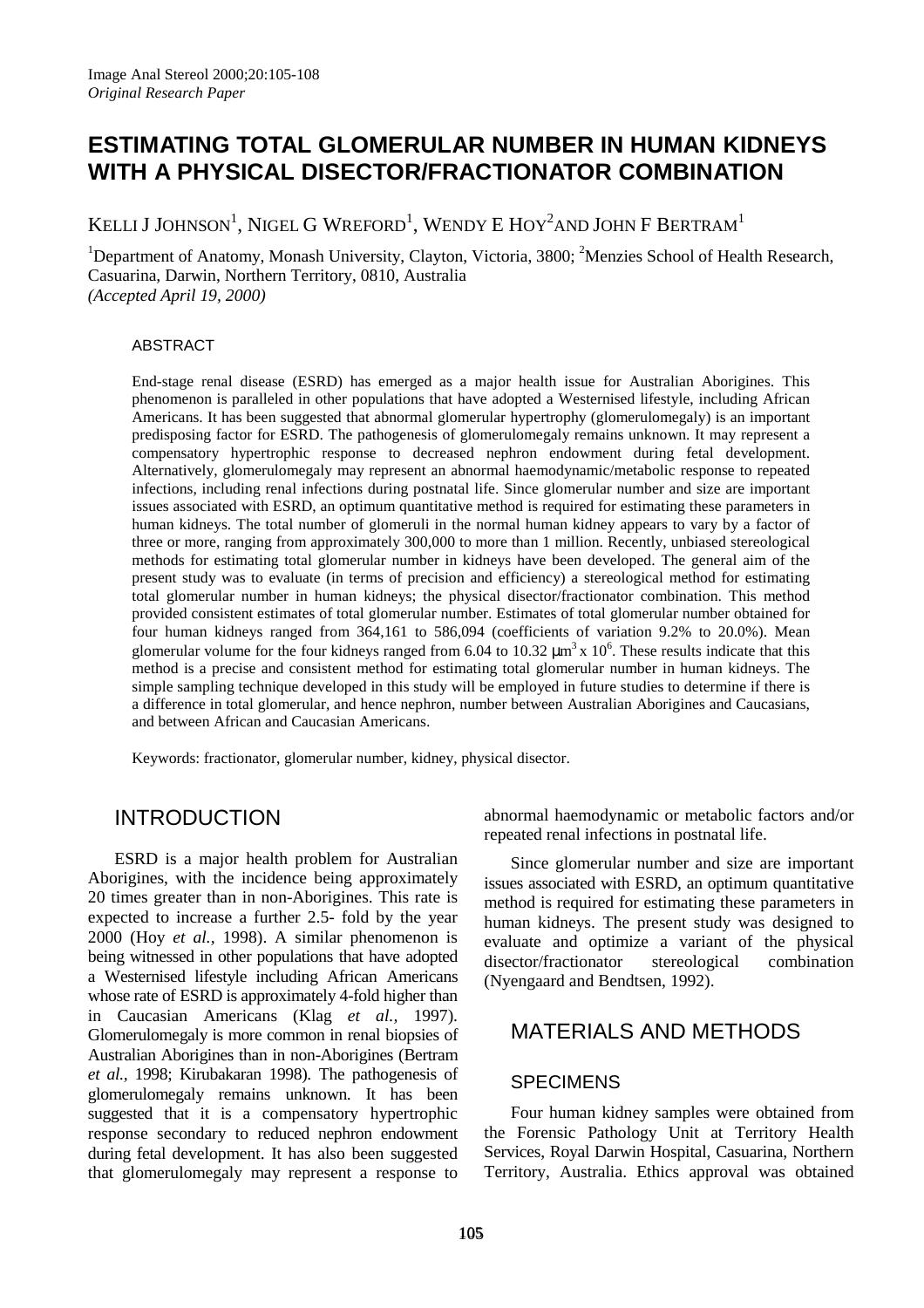from the Joint Institutional Ethics Committee of the Royal Darwin Hospital, Casuarina, NT, Australia and the Menzies School of Health Research, Darwin, NT, Australia*.* The following steps were performed at autopsy. (1) The right kidneys were removed from cadavers and trimmed of any fat. The renal artery was left intact for perfusion. The kidney was weighed (fresh weight). A cannula was tied into the renal artery and the kidney perfused with 10% formalin for approximately 5 min. The renal artery was cut away with any fat at the hilar region and the kidney weighed again (fixed weight). (2) The kidneys were cut along the frontal plane into two halves (approximately), and one "half" was chosen randomly for further analysis. The other "half" was placed back into the cadaver. (3) The sampled "half" was sliced into 4 mm slices using a razor blade slicing device perpendicular to the first sampling stage and immersion-fixed in 10% buffered formalin. Every  $4<sup>th</sup>$  slice was taken for further analysis with the first slice being chosen in the interval 1-4. Approximately 5 slices were sampled for each kidney. These sampled slices were weighed. The non-sampled slices were also placed back into the cadaver as required by the ethics committee.

### FURTHER SAMPLING

Every  $4<sup>th</sup>$  kidney slice was cut into 5 mm strips. The strips were cut into smaller blocks of tissue so that they were all approximately the same size. At this point the pieces of tissue were at block size and no further sampling was necessary. Because there was still some variation in block size they were arranged from smallest to largest prior to the next sampling stage. In order to obtain approximately 15- 20 blocks, every  $25<sup>th</sup>$  block of tissue was sampled. The tissue blocks were subjected to further immersion-fixation in 10% buffered formalin for approximately 2 days, and then placed into 70% ethanol for 1-2 days prior to processing. Blocks were then processed for embedding in glycolmethacrylate (Technovit 7100, Heraeus Kulzer Gmbh, Germany). Blocks were exhaustively sectioned at a nominal thickness of 20 µm using a Leica DM2165 Supercut rotary microtome with every  $10^{th}$  and  $11^{th}$  sections sampled and stained with haematoxylin and eosin.

## ESTIMATING TOTAL GLOMERULAR NUMBER (Nglom, kid)

Every  $10^{th}$  section was viewed on a Fuji Minicopy Reader at a magnification of 24.25x. An orthogonal grid (4 cm x 4 cm) was placed on the viewing screen. Points hitting tissue were counted  $(P<sub>s</sub>)$ . Those sections with an intact face of the tissue block were circumscribed and used for glomerular counting. Sections not circumscribed had been cut too close to artificial surfaces and were excluded from glomerular counting. The circumscribed sections (with their pair) were projected at a magnification of 60x using Olympus BH-2 light microscopes modified for projection. An orthogonal grid (4 cm x 4 cm) was superimposed over the visual field of the sampled sections. Crosses within the grid were used to estimate  $P_F$ , or the area of tissue allowed for counting glomeruli (Nyengaard and Bendtsen 1990; Nyengaard and Bendtsen, 1992). Glomeruli were counted using physical disectors (Nyengaard and Bendtsen, 1990). A glomerulus was counted if (a) it was sampled in the unbiased counting frame of the sampled section and did not touch the 'forbidden line'; (b) if there were no artificial edges of the section within the frame or its guard area; and (c) it was not present in the 'look-up' section. The unbiased counting frame was the same size as one grid square with a guard area in adjacent squares. In order to double the counting efficiency, glomeruli were counted in both directions. ie. The look-up section was now used as the sampled section.

Total glomerular number was estimated using:

$$
N_{\text{glom, kid}} = f_1 \times 25 \times 10 \times (P_S/2P_F) \times Q \tag{1}
$$

where  $f_1$  is the reciprocal of the first stage sampling fraction defined as the weight of the sampled slices divided by the weight of the whole kidney, 25 was the inverse of the second sampling fraction (1/25 of the blocks), 10 was the inverse of the section sampling fraction (1/10 of the sections),  $P_S/2P_F$  was the fraction of the section area used for glomerular counting, and  $Q$  was the actual number of glomeruli counted. Approximately 150-200 glomeruli were counted for each kidney.

Grid points overlying glomerular tufts  $(P_{\text{glom}})$  and renal corpuscles  $(P_{\text{cop}})$  were also counted. Mean glomerular tuft  $(V_{\text{glom}})$  and mean renal corpuscle  $(V_{\rm corp})$  volumes were estimated using:

$$
V_{\text{glom}} = V_{V(\text{glom},\text{kid})} / N_{V(\text{glom},\text{kid})}, \text{ and}
$$
 (2)

$$
V_{\text{corp}} = V_{V(\text{corp}, \text{kid})} / N_{V(\text{corp}, \text{kid})}
$$
 (3)

#### **STATISTICS**

Values are expressed as mean ± standard deviation.

## RESULTS

Total glomerular number was estimated in three samples of blocks for all four kidneys. These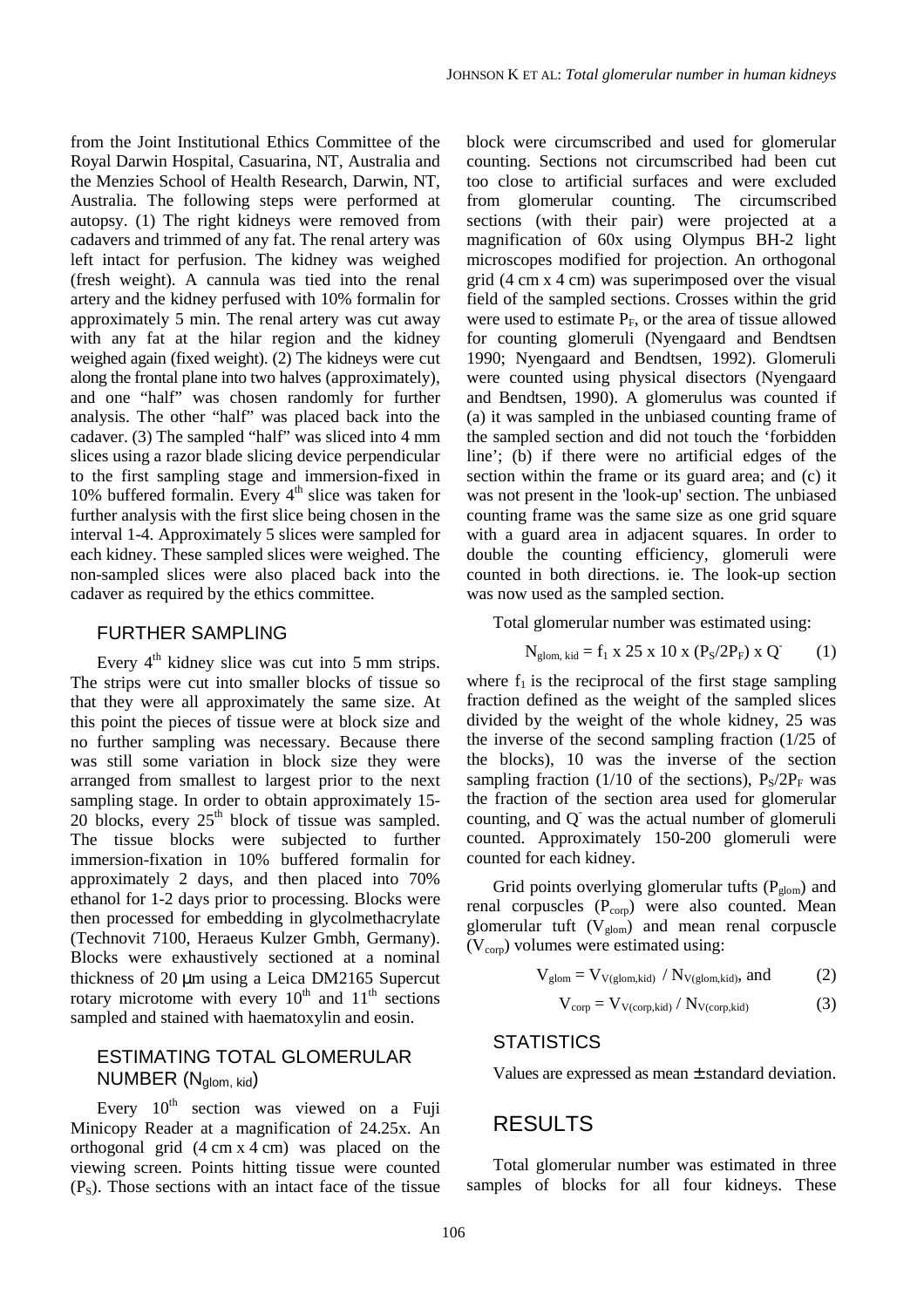estimates are shown in Table 1. For three of the four kidneys, the agreement between the triplicate estimates was excellent, with coefficients of variation (CV) of 9.2% to 12.5%. For kidney 2, the agreement between the three estimates was not as good, with a CV of 20.0%. The mean estimates of total glomerular number ranged from 364,161 in Kidney 4 to 586,094 in Kidney 3.

Estimates of mean glomerular volume are also shown in Table 1. Estimates for the four kidneys ranged from 6.04 to 10.32  $\mu$ m<sup>3</sup> x10<sup>6</sup>. Mean glomerular volume for the four kidneys was  $8.04 \mu m^3 \times 10^6$ .

## **DISCUSSION**

The major findings from the present study were: (1) the physical disector/ fractionator combination provided reproducible estimates of total glomerular number; and (2) mean glomerular number in four human kidneys was 510,001, ranging from 364,161 to 586,094.

The major difference between the present method for counting glomeruli and the method of Nyengaard and Bendsten (1992) is that we have used weights of tissue pieces at the first two sampling levels rather than relying entirely on number fractions, and have cut the tissue blocks to be approximately the same size. In the present study, we found that the first two sampling steps (cutting the kidney in "half" and sampling every fourth slice from one "half") did not always provide a sample close to 12.5% of the weight of the kidney. We therefore adopted the use of a weight fraction to determine the fraction of the kidney obtained at autopsy, although the use of weights may introduce a small bias. Moreover, the strips obtained also differed greatly in size. We therefore decided to cut all of the strips into blocks of approximately equal size. The sampling was further modified by analysing the blocks from smallest to largest prior to sampling. We then sampled  $1/25<sup>th</sup>$  of these blocks. These strategies, we believe, have enabled us to obtain a precise fractionation of the kidney. This is evident by the low CV's obtained for the triplicate measurements in three of the four kidneys. The data obtained for Kidney 2 is more variable, and possibly reflects the fact that one of the samples contained more blocks than the other two samples.

The present findings indicate that the physical disector/fractionator is a consistent method for estimating glomerular number and size in human kidneys, and this is the method we will employ in our studies on Australian Aborigines and African Americans, and control Caucasian populations.

Table 1: *Stereological estimates for four human kidneys.*

| <b>Estimates</b>        | Kidney  | Kidney  | Kidney  | Kidney  |
|-------------------------|---------|---------|---------|---------|
|                         |         | 2       | 3       | 4       |
| Total glomerular number |         |         |         |         |
| Estimate 1              | 550,373 | 508,236 | 525,521 | 336,571 |
| Estimate 2              | 546,270 | 510,561 | 628,836 | 407,548 |
| Estimate 3              | 437,798 | 716,020 | 603,925 | 348,364 |
| Mean                    | 511,480 | 578,272 | 586,094 | 364,161 |
| <b>SD</b>               | 63,844  | 119,299 | 53,916  | 38,034  |
| CV(%)                   | 12.5    | 20.7    | 9.2     | 10.4    |
| Mean glomerular volume  |         |         |         |         |
| $(\mu m^3 \times 10^6)$ |         |         |         |         |
| Estimate 1              | 6.93    | 7.34    | 9.90    | 11.90   |
| Estimate 2              | 6.51    | 4.96    | 7.36    | 8.73    |
| Estimate 3              | 9.33    | 5.81    | 7.34    | 10.34   |
| Mean                    | 7.59    | 6.04    | 8.21    | 10.32   |
| <b>SD</b>               | 1.52    | 1.21    | 1.47    | 1.59    |
| CV(%)                   | 20.0    | 20.0    | 17.9    | 15.4    |